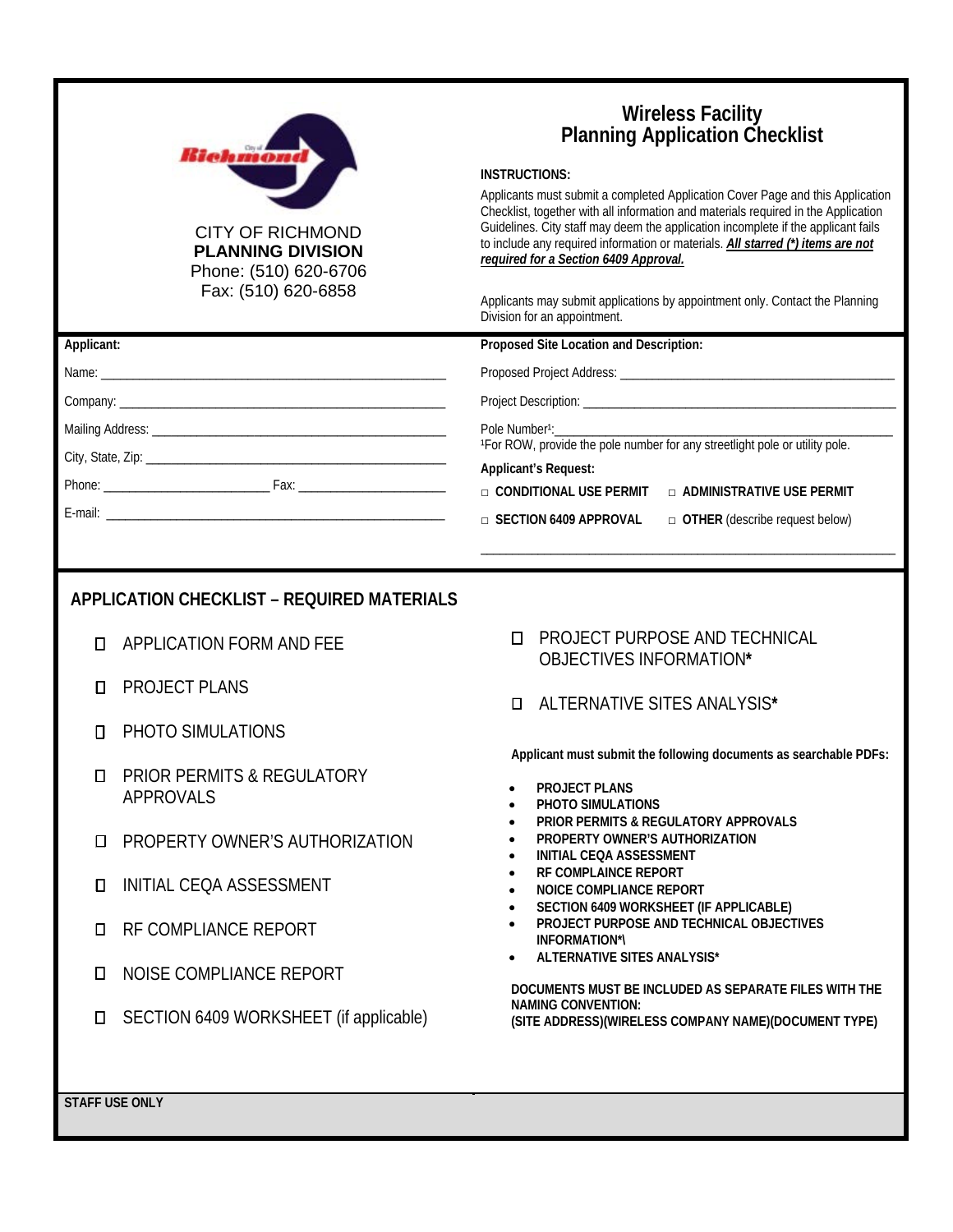**CITY OF RICHMOND PLANNING DIVISION** Phone: (510) 620-6706 Fax: (510) 620-6858



450 Civic Center Plaza Richmond, California 94804-1630 P.O. Box 4046 www.ci.richmond.ca.us/planning

# **APPLICATION GUIDELINES – REQUIRED MATERIALS**

The following Application Guidelines contain the requirements for a complete wireless facility permit application. For the application to be deemed complete, the applicant must submit **all** the applicable application materials in the Application Checklist in accordance with the Application Guidelines along with all other generally applicable materials required for the requested permit or approval. See the City's website or inquire with the Planning Division for any generally applicable application materials not contained in this application.

**Note:** *All starred (\*) items are not required for a Section 6409 Approval. After the City issues the requested permit, the applicant must obtain all other required permits (including, without limitation and as applicable, building, electrical, plumbing, encroachment, etc.) prior to performing the installation.*

# **APPLICATION FORM AND FEE**

**Instructions:** Complete the Wireless Facility Permit Application Cover Page available on the City's website or at the Planning Division and submit the required application fee for the requested permit or approval. You may find the City's fee schedule on the City's website or contact the Planning Division for appropriate filing fees.

### **PROJECT PLANS**

**Instructions:** Provide one hard copy set of complete 24x36-inch project plans drawn to a scale of not less than 1/16" equals one foot, one hard copy reduced size 11x17-inch project plans, and a digital file of such plans in portable document format (PDF). PDF documents must be included as separate files with the following naming convention (SITE ADDRESS)(WIRELESS COMPANY NAME)(DOCUMENT TYPE) Required hard copies must be folded.

Project plans must contain all of the following:

1. Cover Sheet

A complete cover sheet must include at a minimum:

- a detailed project description that specifies the proposed installation and/or modifications including without limitation all physical elements such as antennas, radios, power services, all cables, mounts, and all other elements of the proposed project
- site information that includes the proposed site address, site latitude and longitude (WGS 84 datum), zoning classification of the nearest private property, project team contact information site map, and pole number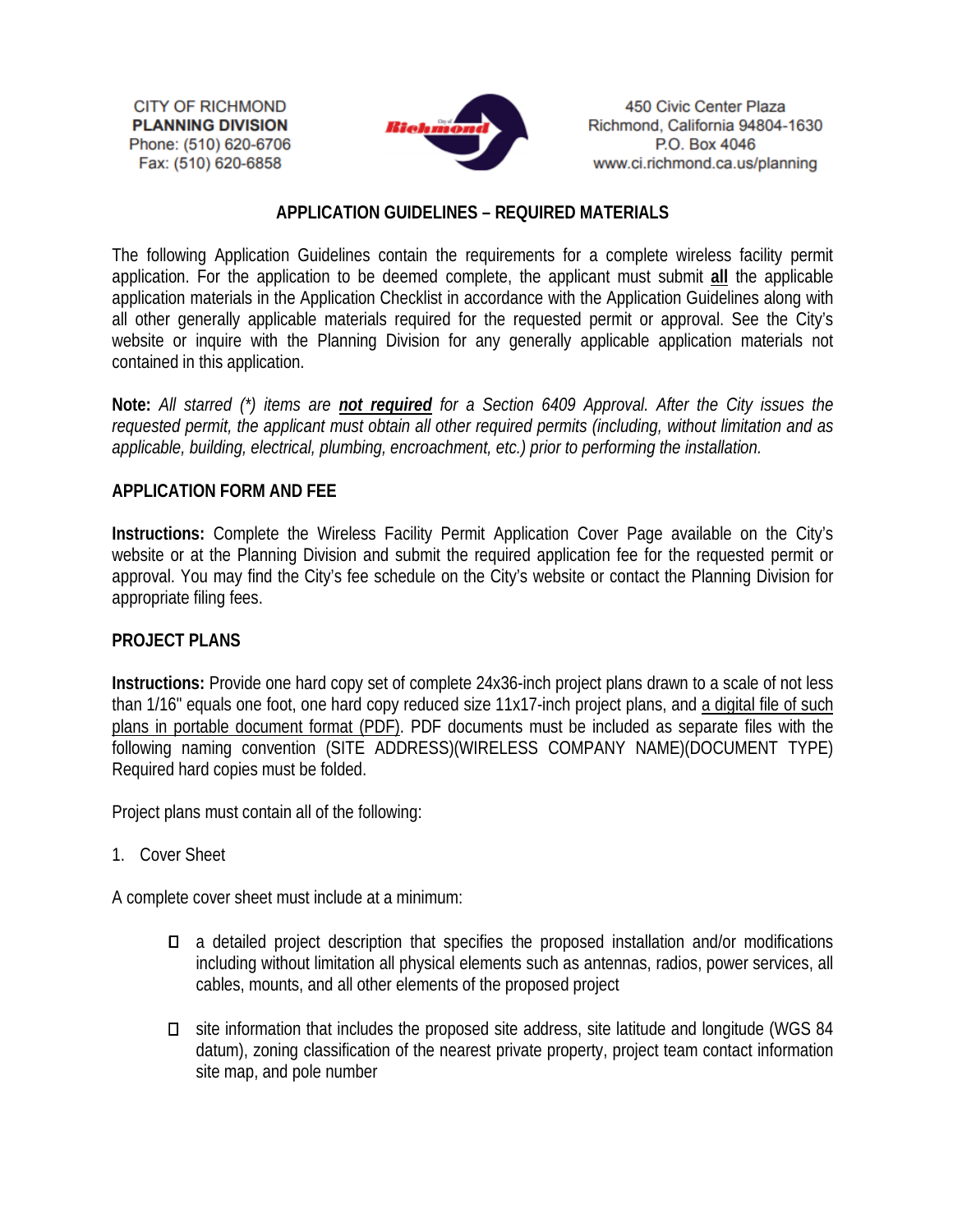## 2. Site Survey

Only a California-registered Civil Engineer or licensed surveyor may prepare the site survey. A complete site survey must include:

- property and right-of-way boundaries with all bearings, distances, monuments, iron rods, caps or other markers clearly shown and called out
- □ boundaries for all easements and/or dedications with all dimensions clearly shown and called out
- $\square$  approximate topographical contour lines with elevations called out
- $\Box$  any trees at least 4 inches in diameter at a point approximately 4.5 feet above ground
- all structures or improvements on the property or within the right of way within any block partially or entirely occupied by the project and any elements thereof
- all structures or improvements on adjacent parcels within 15 feet from the property line
- □ a north arrow, date, scale and legend
- $\Box$  wet stamp and wet signature from the licensed preparer
- general specifications and notes identifying the applicable public health and safety codes and standards
- 3. Site Development Plan

A complete site development plan must include:

- $\Box$  plan-view drawings, which include:
	- $\Box$  the entire property or right-of-way block with the proposed project improvements
	- $\Box$  detailed before-and-after views for any equipment pads, enclosures, cabinets, pedestals and/or vaults
	- $\Box$  all existing and proposed equipment with all dimensions, labels and ownership identifications clearly called out
	- boundaries for all easements, encroachments and/or other rights-of-way for access and utilities in connection with the wireless site with all dimensions clearly shown and called out
	- all existing and proposed primary and backup utilities, including without limitation all cables, connectors, risers, conduits, cable shrouds, trays, bridges and/or doghouses, transformers, disconnect switches, panels, meters, pedestals, cabinets, vaults generators and/or generator sockets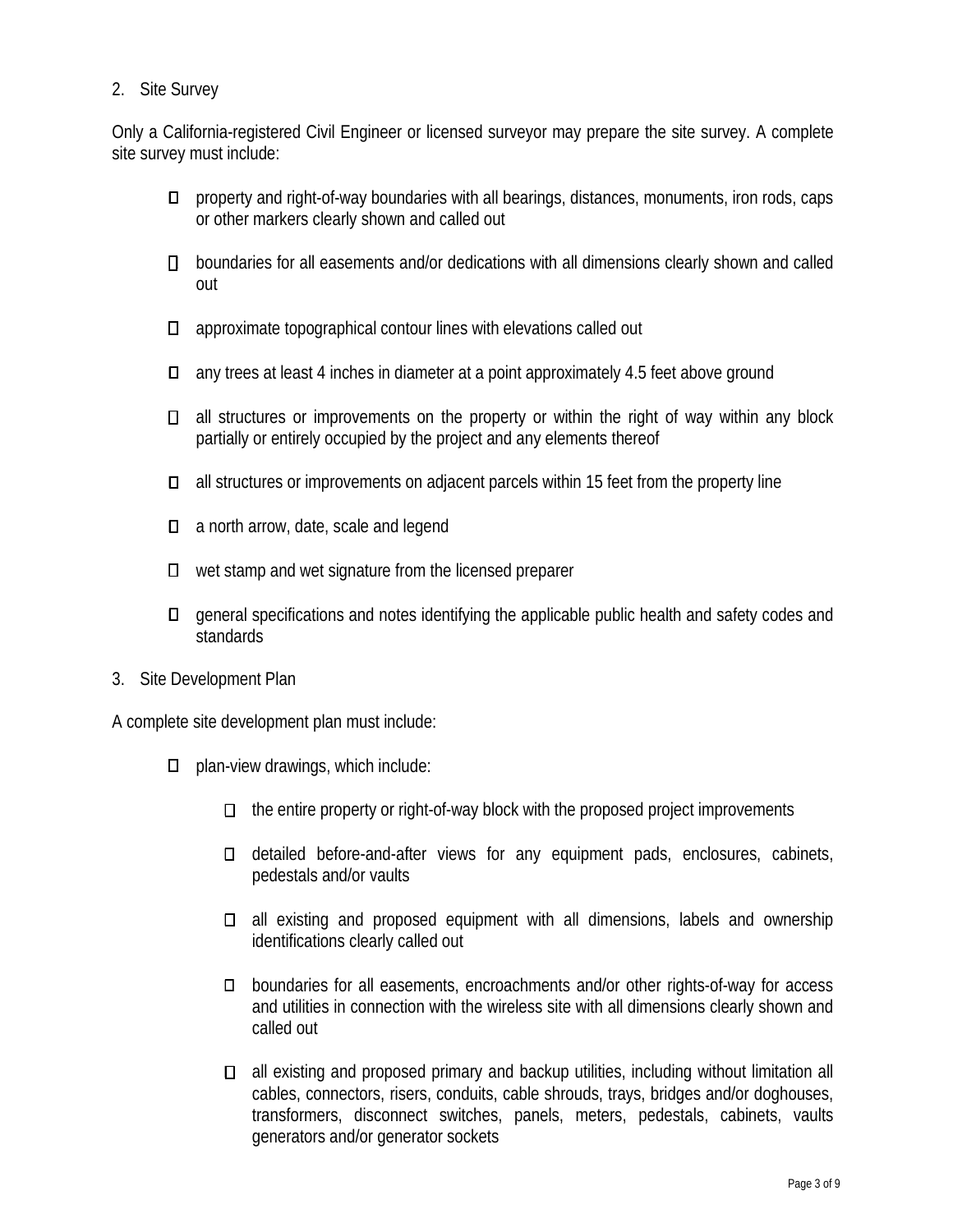- $\Box$  detailed before-and-after elevation drawings from all four cardinal directions, which include:
	- $\Box$  all existing and proposed structures, improvements and/or fixtures with all dimensions clearly called out
	- $\Box$  all existing and proposed equipment with all dimensions, labels and ownership identifications clearly called out
	- $\Box$  all existing and proposed fiber optic cables, conduits, risers, guy wires, anchors, primary and secondary power lines clearly called out
- callouts and notes for any proposed new or extended concealment elements
- □ a north arrow, date, scale and legend
- 4. Equipment Inventory

The equipment inventory does not need to include primary utility cables, panels or cabinets, or any other objects not primarily designed or intended for radio communications purposes. All other equipment must be inventoried with the following information for each component:

- □ manufacturer and model number
- $\Box$  basic dimensions (height, width, length, weight, etc.)
- 5. Traffic Control Plans

For facilities proposed to be located in the public right-of-way, provide one copy of engineered traffic control plans that show the traffic control for the project. The plans must be drawn in accordance with the latest version of the CA MUTCD by a registered California civil engineer or traffic engineer. The preparer's stamp and signature must be shown on the plans.

6. Fiber Network Plan

For facilities proposed to be located in the public right-of-way, and to the extent that the project requires running new fiber optic cables to the proposed node, the plans must include a street map view that shows all the proposed nodes in the deployment, clearly labeled with pole number and/or site ID, the hub or base station that serves the nodes in the deployment, all fiber optic cable routes that connect the nodes to the hub, and a legend that identifies any symbols, colors or other items on the map. The fiber plans should clearly identify all meet-me points and points of connection. Even if the fiber deployment will be performed by a third-party vendor, the applicant for wireless nodes must disclose all known or reasonably foreseeable fiber network elements.

### **PHOTO SIMULATIONS**

**Instructions:** Provide photo simulations of the proposed project as constructed. The photo simulations must be in a high resolution format and show the proposed facility from reasonable line-of-sight locations that would accurately and reliably reflect the appearance of the proposed facility and/or modifications as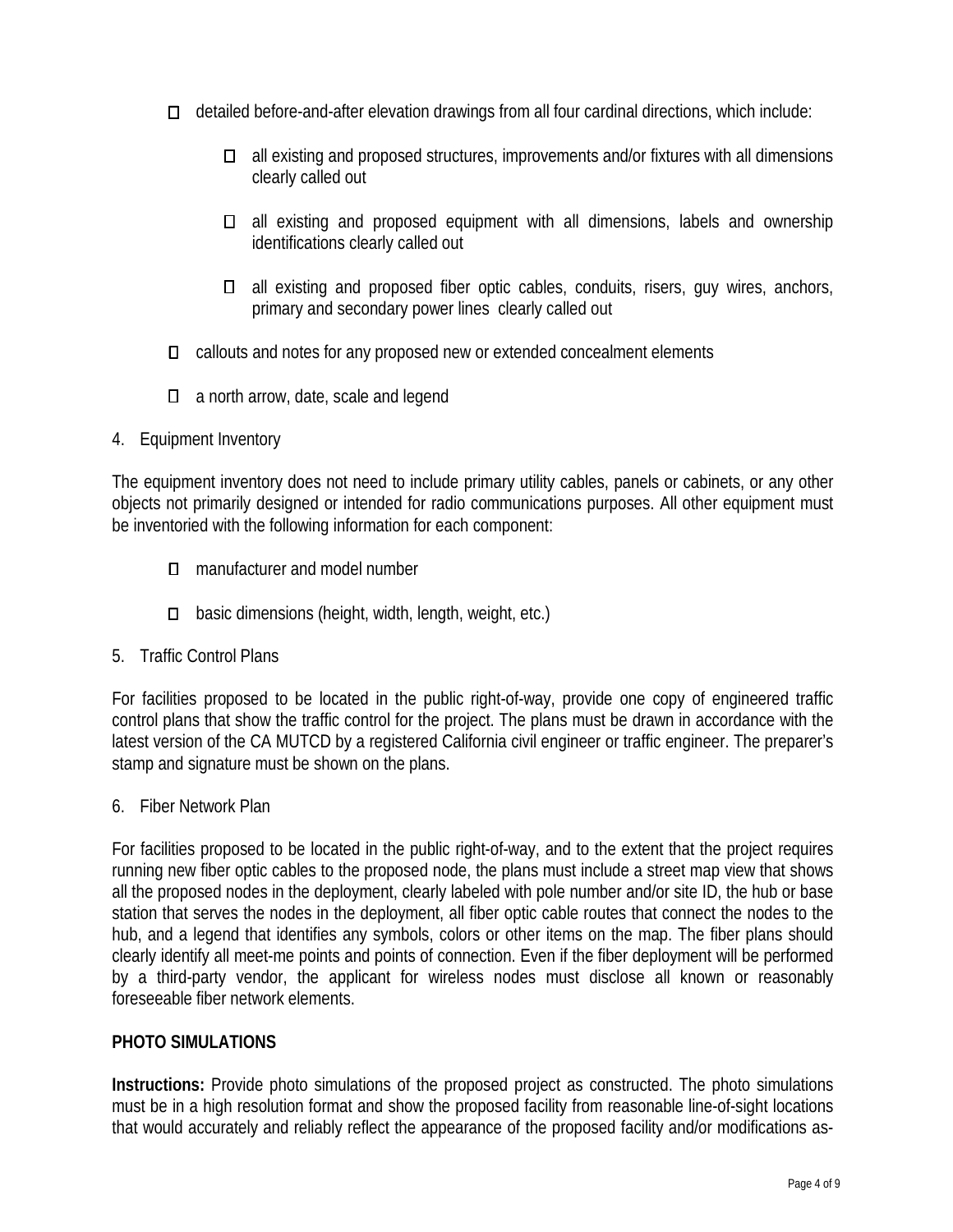built. Label these photo simulations "**Attachment 1 – Photo Simulations**" and attach them to this application. Except as otherwise provided, photo simulations must contain all the following:

1. Current Site Photographs

Current site photographs must include:

- $\square$  photographs of the existing site from at least three different reasonable line-of-sight locations from public streets or other adjacent viewpoints
- $\Box$  a map detail showing each location where a photograph was taken, the proposed site and the direction to the site from each photo location
- 2. Photo Simulations

Photo simulations must include:

- an accurate and reliable visual representation of the proposed facility from the same reasonable line-of-sight locations used in the current site photographs and must include without limitation all interconnecting cables, conduits, brackets, and electronic equipment such as antennas, radio units, powering, and the like
- $\Box$  a map detail showing each location where a photograph was taken, the proposed site and the direction to the site from each photo location
- 3. Concealment Maintenance

For Section 6409 Approval applications, the applicant must provide at least one photo simulation that demonstrates the impact of the proposed modification on the all the concealment elements of the support structure. Concealment elements include but are not limited to radomes, cable shrouds, painting, landscaping, equipment enclosures and designs and/or techniques intended to blend with the surrounding built and/or natural environment.

#### **PRIOR PERMITS AND REGUALTORY APPROVALS**

**Instructions:** Provide true and correct copies of all the following:

1. Prior Permits

If the applicant requests a Section 6409 Approval, provide copies of all prior local regulatory approvals (original siting permits and any modification permits) issued for the facility with any corresponding conditions of approval and project plans approved by the applicable regulatory authority. Alternatively, the applicant may submit a written justification that sets forth the reasons why prior regulatory approvals were not required for the wireless facility at the time it was constructed or modified. Label this documentation "**Attachment 2a – Prior Permits**" and attach it to this application.

2. FCC Licenses

If the applicant or service provider proposes to operate in FCC-licensed spectrum, provide proof of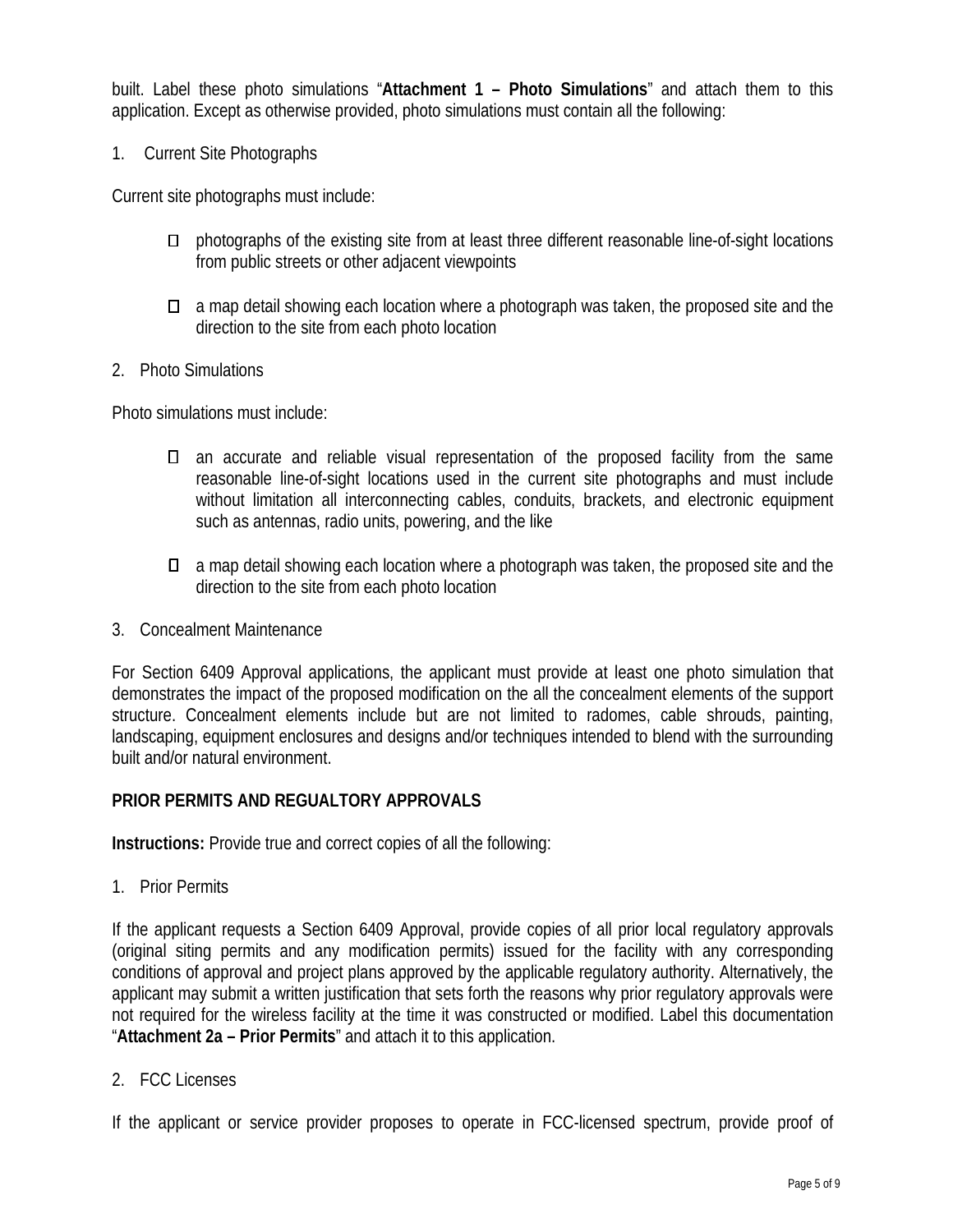licenses for all planned operating bands. If there are federal build-out requirements, indicate which and whether they have been fully satisfied. If not satisfied, indicate what remains to be satisfied. Label this documentation "**Attachment 2b – FCC Licenses**" and attach it to this application.

## 3. FAA Forms

If the proposed facility requires the applicant to file FAA form 7460 or other documentation under Federal Aviation Regulation Part 77.13 *et seq*., or under the FCC rules, provide such documentation. Label this documentation "**Attachment 2c – FAA Forms**" and attach it to this application.

### **PROPERTY OWNER'S AUTHORIZATION**

**Instructions:** Provide evidence of the property owner's authorization to perform the proposed installation or modification and file this application.

1. Property Owner's Authorization

Provide a letter of authorization that authorizes the applicant to perform the installation or modification. The letter must be executed by the owner of the subject real property or, if the facility is proposed to be located in the public right-of-way (i.e. utility pole, street light, traffic signal, etc.), the owner of support structure. In lieu of a letter of authorization for facilities in the public right-of-way, the applicant may submit the property owner's standard authorization form issued in the property owner's regular course of business to demonstrate that the applicant has the legal authority to perform the installation or modification. Label this authorization "**Attachment 3a – Property Owner's Authorization**" and attach it to this application.

2. Certificate of Public Convenience and Necessity (CPCN) / Wireless ID Registration (WIR)

For all applications for facilities in the public right-of-way, provide a true and correct copy of the applicant's CPCN and/or WIR issued by the California Public Utilities Commission or its successor agency. Label this documentation "**Attachment 3b – CPCN / WIR**" and attach it to this application.

### **INITIAL CEQA ASSESSMENT**

**Instructions:** Complete and attach to this application a fully executed Environmental Information Form. Label this form "**Attachment 4 – Environmental Information Form**" and attach it to this application. The Environmental Information Form may be obtained electronically on the City's website or in person at the Planning Division. Based on the nature and scope of the project, the City will determine whether the proposed project is categorically exempt under Article 19 of the CEQA Guidelines, or whether the proposed project will require a Negative Declaration, Mitigated Negative Declaration or an Environmental Impact Report.

### **RF COMPLIANCE REPORT**

**Instructions:** Provide an RF exposure compliance report prepared and certified by an RF engineer that certifies that the proposed facility, as well as any collocated facilities, will comply with applicable federal RF human exposure standards and limits. At a minimum, the RF exposure must provide the same information and in the same form as the FCC LSGAC Appendix A form for each band of operations. For projects on or attached to poles subject to CPUC General Order 95 regulation provide evidence of compliance with CPUC General Order 95, Rule 94. Label this report "**Attachment 5 – RF Compliance Report**" and attach it to this application. The RF compliance report must include: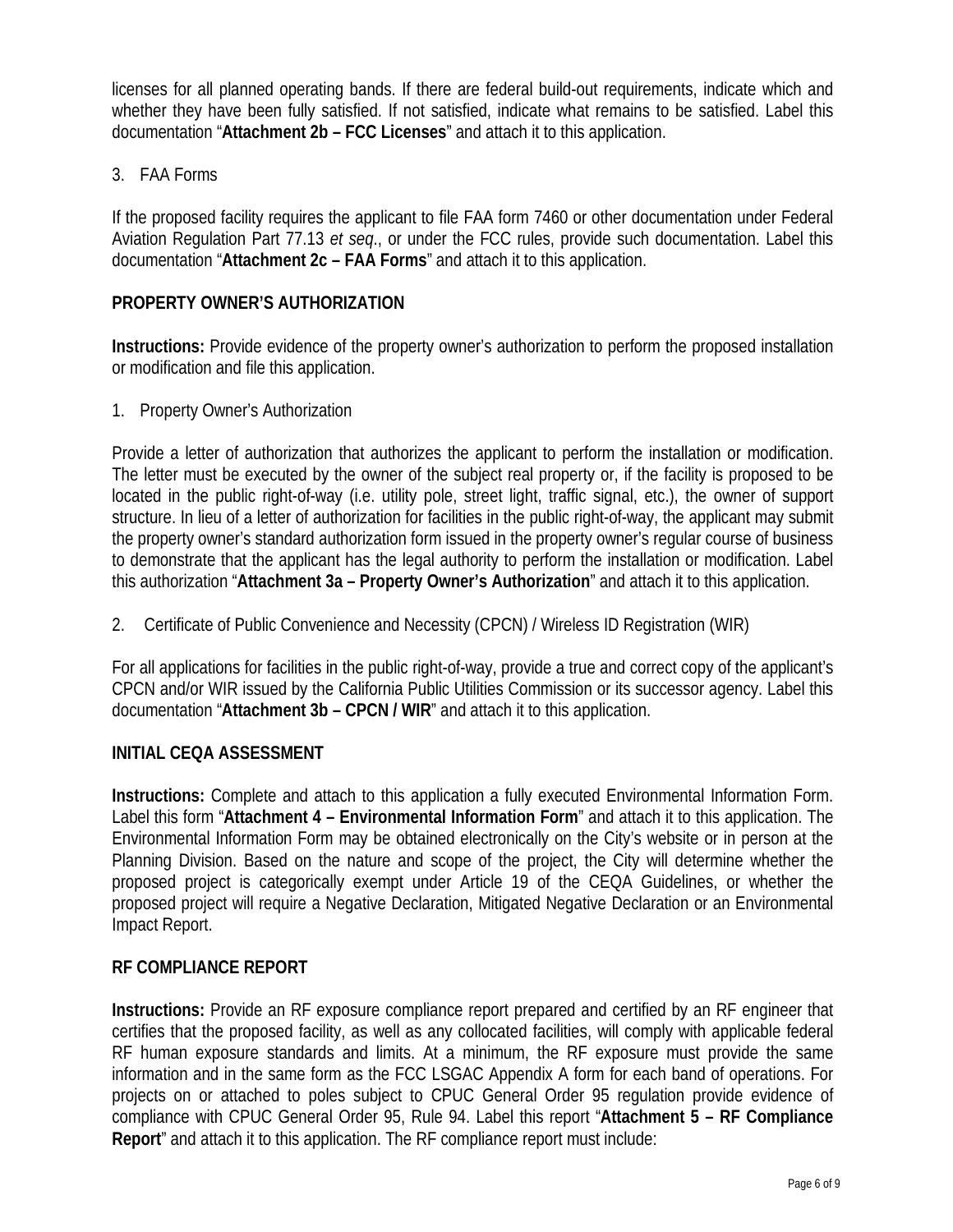- $\Box$  the actual frequency and power levels (in watts effective radiated power (ERP)) for all existing and proposed antennas at the site
- $\Box$  exhibits that show:
	- $\Box$  the location and orientation of all transmitting antennas
	- $\Box$  the boundaries of areas with RF exposures in excess of the uncontrolled/general population limit (as that term is defined by the FCC)
	- $\Box$  the boundaries of areas with RF exposures in excess of the controlled/occupational limit (as that term is defined by the FCC).

**Note:** Each such boundary must be clearly marked and identified for every transmitting antenna at the project site.

#### **NOISE COMPLIANCE REPORT**

**Instructions:** Provide a noise compliance report for the proposed facility and all associated equipment including all environmental control units, sump pumps, temporary backup power generators, and permanent backup power generators in order to demonstrate compliance with the City's noise regulations. The noise compliance report must be prepared and certified by an engineer and include an analysis of the manufacturers' specifications for all noise-emitting equipment and a depiction of the proposed equipment relative to all adjacent property lines. In lieu of a noise compliance report, the applicant may submit evidence from the equipment manufacturer that the ambient noise emitted from all the proposed equipment will not, both individually and cumulatively, exceed the applicable limits. Label this analysis "**Attachment 6 – Noise Compliance Report**" and attach it to the application.

#### **SECTION 6409 WORKSHEET**

**Instructions:** If the applicant requests approval pursuant to Section 6409(a) of the Middle Class Tax Relief and Job Creation Act of 2012 (codified as 47 U.S.C. § 1455(a)), the applicant must complete and submit the applicable Section 6409 Worksheet for the proposed facility. Label this worksheet "**Attachment 7 – Section 6409 Worksheet**" and attach it to the application.

#### **PROJECT PURPOSE AND TECHNICAL OBJECTIVES\***

**Instructions:** For non-Section 6409 Approval applications, provide the following information to demonstrate the intended technical service objectives and the nature of the existing service capabilities of the applicant's network in the area that would be served by the proposed facility or enhanced by the proposed modification. Label this analysis "**Attachment 8 – Project Purpose and Technical Objectives**" and attach it to the application.

#### 1. Dominant Project Purpose

Identify and describe the *dominant* project purpose. Possible responses analyze whether the proposed facility or modification will: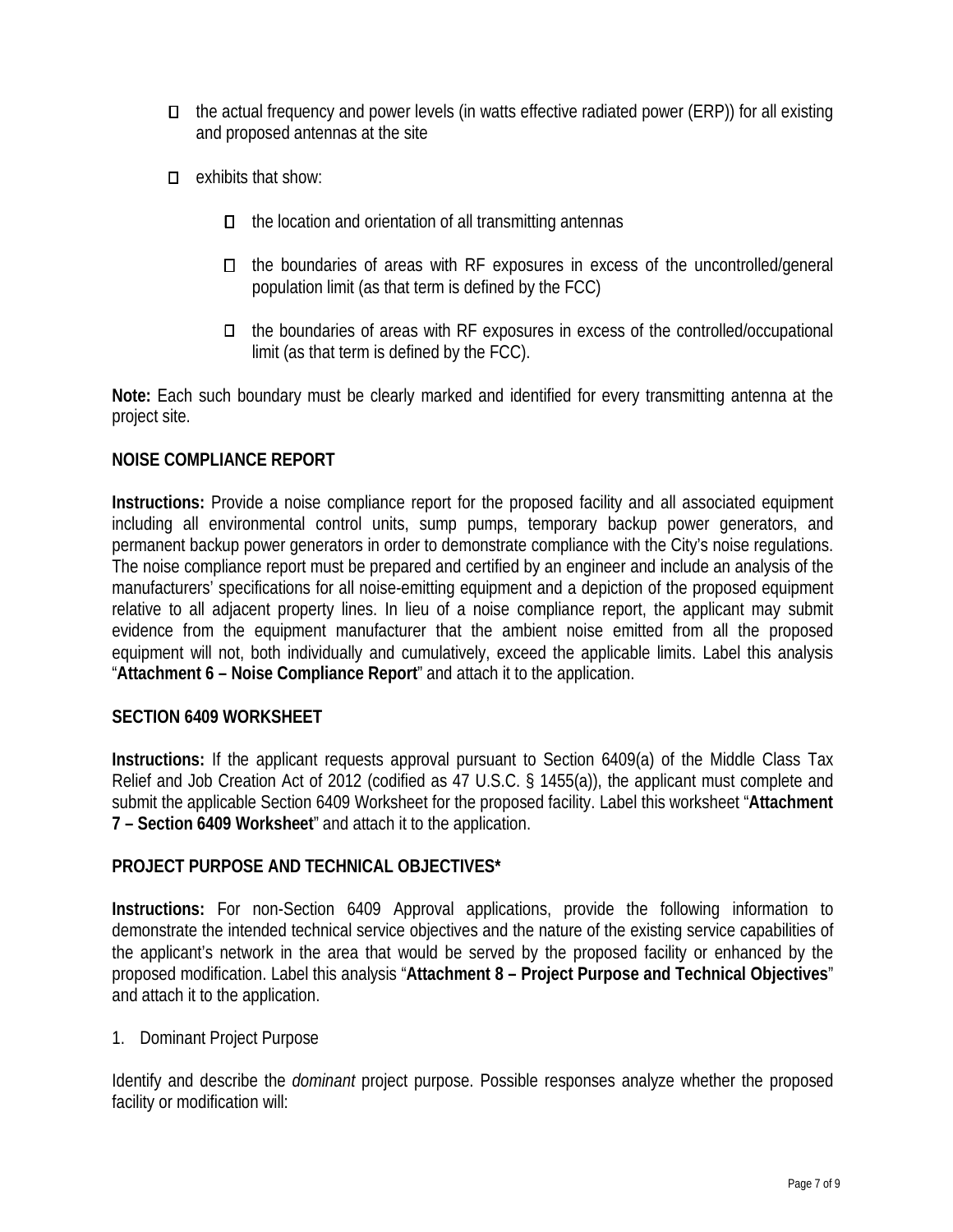- add new personal wireless *service coverage* to an area in which the licensee does not currently provide any personal wireless service coverage
- add new personal wireless *service capacity* to an area in which the licensee currently provides personal wireless service coverage

If the project has a different dominant purpose from the options described above, provide such purpose in full detail.

#### 2. Technical Objectives

Provide a detailed written statement that describes the technical objectives the applicant intends the proposed wireless facility to achieve and the factual reasons why the proposed location, centerline height and equipment configuration are necessary to achieve those objectives. In addition, the statement must include all the following required information and/or materials:

- a street-level map that shows the general geographic area of the service area(s) to be improved through the proposed wireless facility (the "Service Area")
- $\Box$  full-color signal propagation maps in scale with the street level map that show current and predicted service coverage in the area for all active frequencies in RSRP (or other relevant signal level or quality indicator) and with a legend that describes the objective signal levels in dBm that correspond to any colors used to depict signal levels on such propagation maps
- a written narrative that describes the uses within the Service Area, and the manner in which those uses would be negatively affected if the service area were to remain unmitigated
- $\Box$  a statement as to whether the applicant conducted any drive test(s) and, if so, all drive test results and data (in .XLS or .CSV or similar format) together with a report that describes how and when the applicant conducted such test(s)

### **ALTERNATIVE SITES ANALYSIS\***

**Instructions:** For non-Section 6409 Approval applications, provide a detailed written analysis that describes how the proposed wireless facility complies with all the requirements in the Richmond Municipal Code, which includes without limitation the provisions specific to wireless facilities in Article 15.04.614, and all the alternative locations and designs considered before you submitted this application. Label this analysis "**Attachment 9 – Alternative Sites Analysis**" and attach it to the application. In addition, the analysis must include all the following required information and/or materials:

- a street-level map that shows the general geographic area surrounding the proposed location annotated to show:
	- $\Box$  all existing wireless facilities within the relevant geographic area
	- $\Box$  the search ring used for this particular project
	- $\Box$  all locations for each alternative considered for this particular project